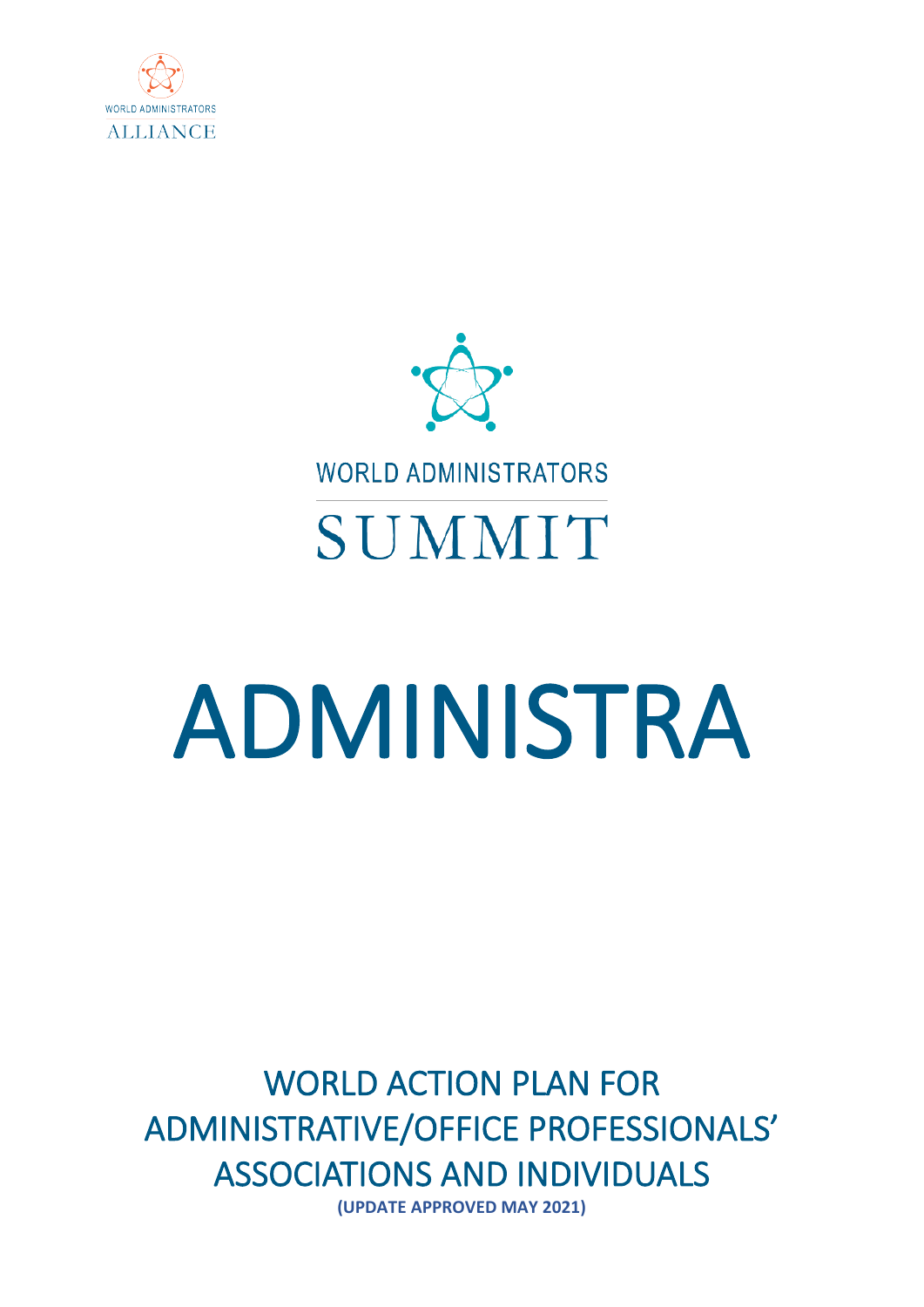

# ADMINISTRA

# WORLD ACTION PLAN FOR ADMINISTRATIVE/OFFICE PROFESSIONALS AND ASSOCIATIONS

# **CONTENTS**

| GOAL 4: MARKET ASSOCIATION MEMBERSHIP TO ENCOURAGE ACTIVE PARTICIPATION OF YOUNGER PEOPLE  11 |  |
|-----------------------------------------------------------------------------------------------|--|
|                                                                                               |  |
|                                                                                               |  |
|                                                                                               |  |
|                                                                                               |  |
|                                                                                               |  |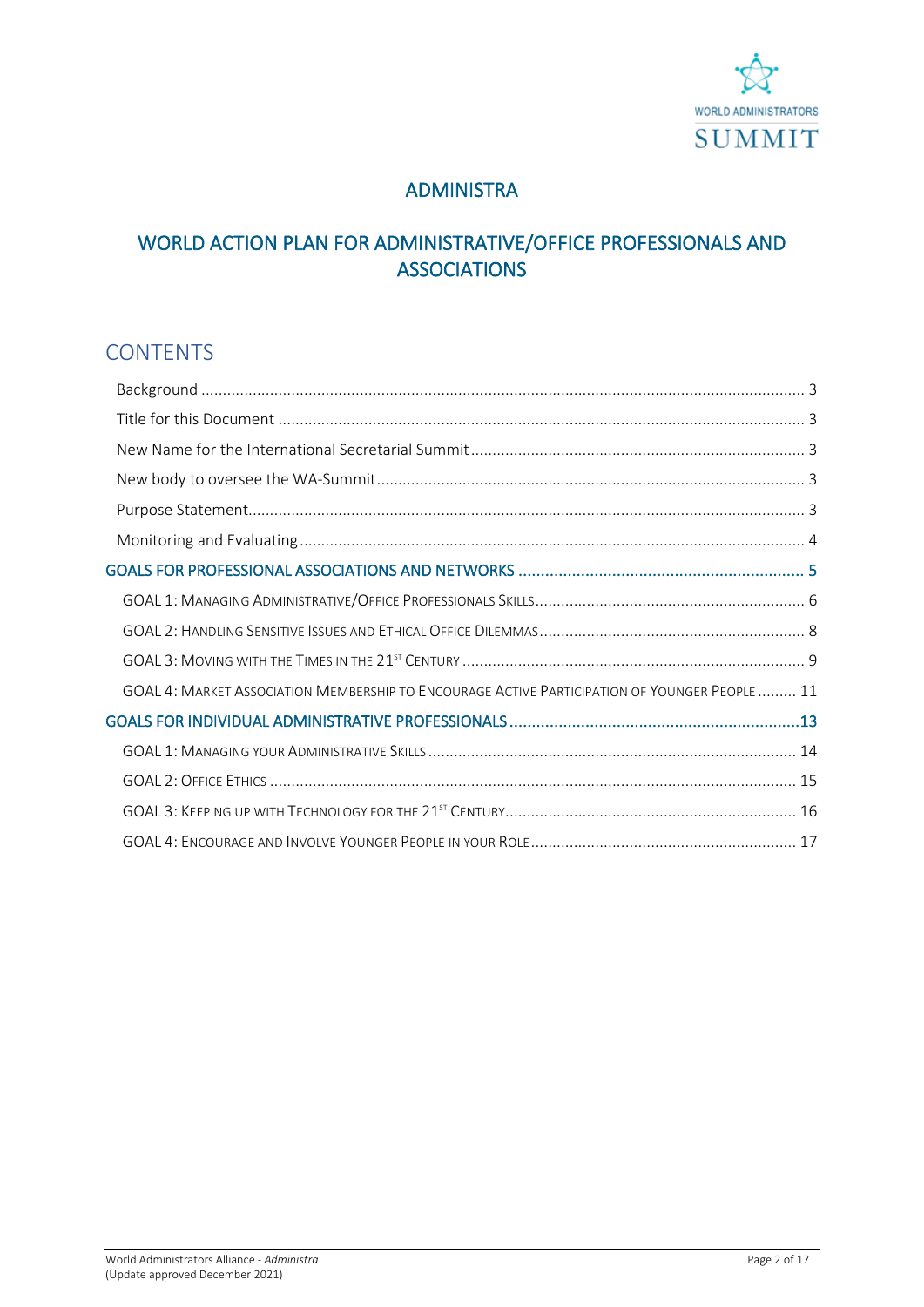

# ADMINISTRA

# WORLD ACTION PLAN FOR ADMINISTRATIVE/OFFICE PROFESSIONALS AND **ASSOCIATIONS**

#### <span id="page-2-0"></span>*Background*

In 1992 Professional Secretaries International (now International Association of Administrative Professionals) hosted a meeting that brought together the leaders of the various Associations throughout the world to participate in an International Summit to discuss global issues affecting secretarial staff. The first two International Secretarial Summits were hosted in the United States. Since then they have been hosted in South Africa, New Zealand, United Kingdom, Australia, Trinidad and Tobago, Papua New Guinea, Germany and in 2020, due to Covid-19 a Business Meeting was held on the internet platform Zoom. They have been held every two to three years and at each Summit a Bid has been put forward for hosting the following International Summit. In 2018 the Delegates requested meeting be held every two years from then on.

#### <span id="page-2-1"></span>*Title for this Document*

The Local Organising Committee from Australia for the 2006 International Summit put forward the name "*Administra*" for our World Action Plan, in honour of all Administrative/Office Professionals throughout the world which was agreed and voted on.

#### <span id="page-2-2"></span>*New Name for the International Secretarial Summit*

Discussion was held by the Delegates at the 2006 International Secretarial Summit. Following various discussions over the next few years, it was agreed in 2011 that the Summits would continue and the new name for future International Summits was agreed:

#### *World Administrators Summit*

This decision was confirmed at the 2015 World Administrators Summit (WA-Summit) held in Papua New Guinea. A review of *Administra* was asked for by the Delegates at the 2015 event, to take account of individual administrative professionals who might find the goals of value to them. This document reflects that request.

#### <span id="page-2-3"></span>*New body to oversee the WA-Summit*

At the 10<sup>th</sup> WA-Summit in Frankfurt Germany the 41 Delegates present asked the Advisory Council to consider a more resilient, proactive formalised structure to replace the informal Advisory Council, which had been managing the Summits and the between-Summit periods since 2006, with a formal structure.

At 11<sup>th</sup> WA-Summit Zoom Business Meeting 30/31 August 2020, the 55 Delegates present endorsed the new [World Administrators Alliance \(WA-Alliance\)](https://wa-summit.com/ambassadors-advisory-council/) (follow the link to find out more) to replace the previous WA-Summit Advisory Council. The WA-Alliance is an incorporated non-profit trade (profession) association, incorporated in the United States and is the umbrella body with responsibility for the WA-Summit, for the between summits work, and for updating or reviewing *Administra*.

#### <span id="page-2-4"></span>*Purpose Statement*

A Purpose Statement for the WA-Summit was developed in 1992:

*To bring together representatives from secretaries', administrative professionals' and management assistants' associations throughout the world for the purpose of sharing ideas and information and establishing action plans to positively impact on issues and concerns facing the profession.*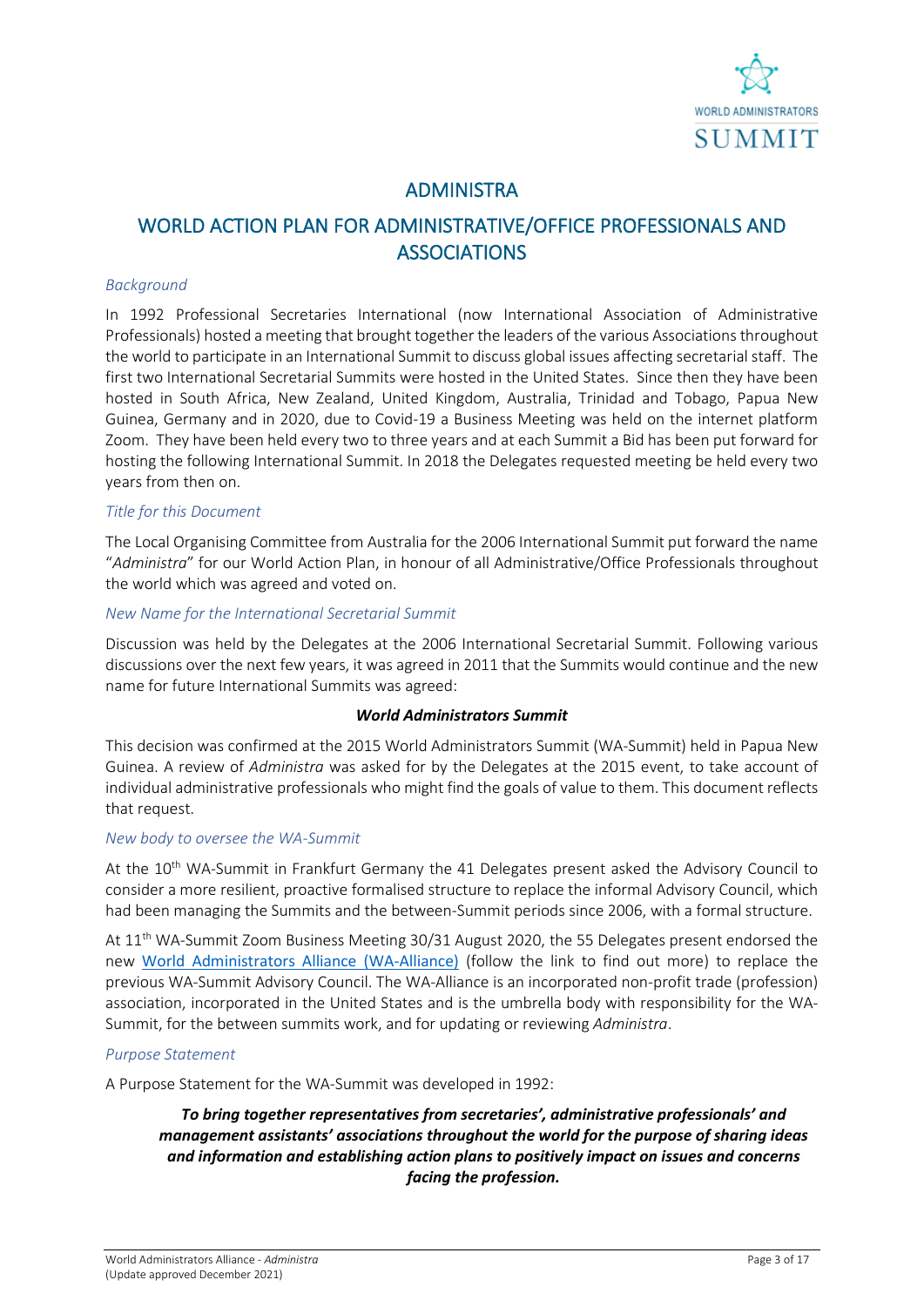

At the 8th International Office Professionals Summit held in New Zealand in 2011, the Delegates further discussed the purpose of the Summits and revised the Purpose Statement to:

#### *A global meeting of administrative and office professionals and Associations; to guide, influence, and positively develop the profession.*

Goals and objectives must always inform and shape the way Associations set day-to-day priorities and make business decisions. The objectives and strategies therefore set ambitious, but realistic milestones for progress towards the long-term realisation of goals.

Administra provides a framework for Associations to accomplish and organise their priorities. Administra will spark the energy and commitment of Associations connected and provides the opportunity for collegiality and collaboration.

Administra also takes account of individual administrative professionals who might find the goals of value to them and reflects the Objectives and Strategies for Associations in terms that will fit for individuals.

#### <span id="page-3-0"></span>*Monitoring and Evaluating*

Administra is simply a set of guidelines; it is not a set of rules. As noted above these guidelines are for the use of all associations throughout the world to help in developing their own strategic or business plans.

At each WA-Summit suggested alterations and/or addition to Administra will occur through discussions and be requested. Administra should be modified to reflect any new directions or additions by the next Summit. An advantage of a World Action Plan is to assist associations and individual administrative/office professionals throughout the world in developing their own strategic plans.

Identifying and understanding any change comes from monitoring and evaluating associations own plans against Administra. Monitoring and evaluating this document is as important as identifying the objectives and strategies. A major advantage of monitoring and evaluation is that Associations can learn a great deal about themselves, and how to lead, manage and improve their own activities and status through implementing this Action Plan.

Countries are asked at each WA-Summit to review a specific Goal of Administra and report on it as it relates to their country. This process enables Delegates to determine whether the Goal is still "fit for purpose" internationally. The Goal selected most often relates to the theme of the new topics being discussed at that WA-Summit discussion sessions.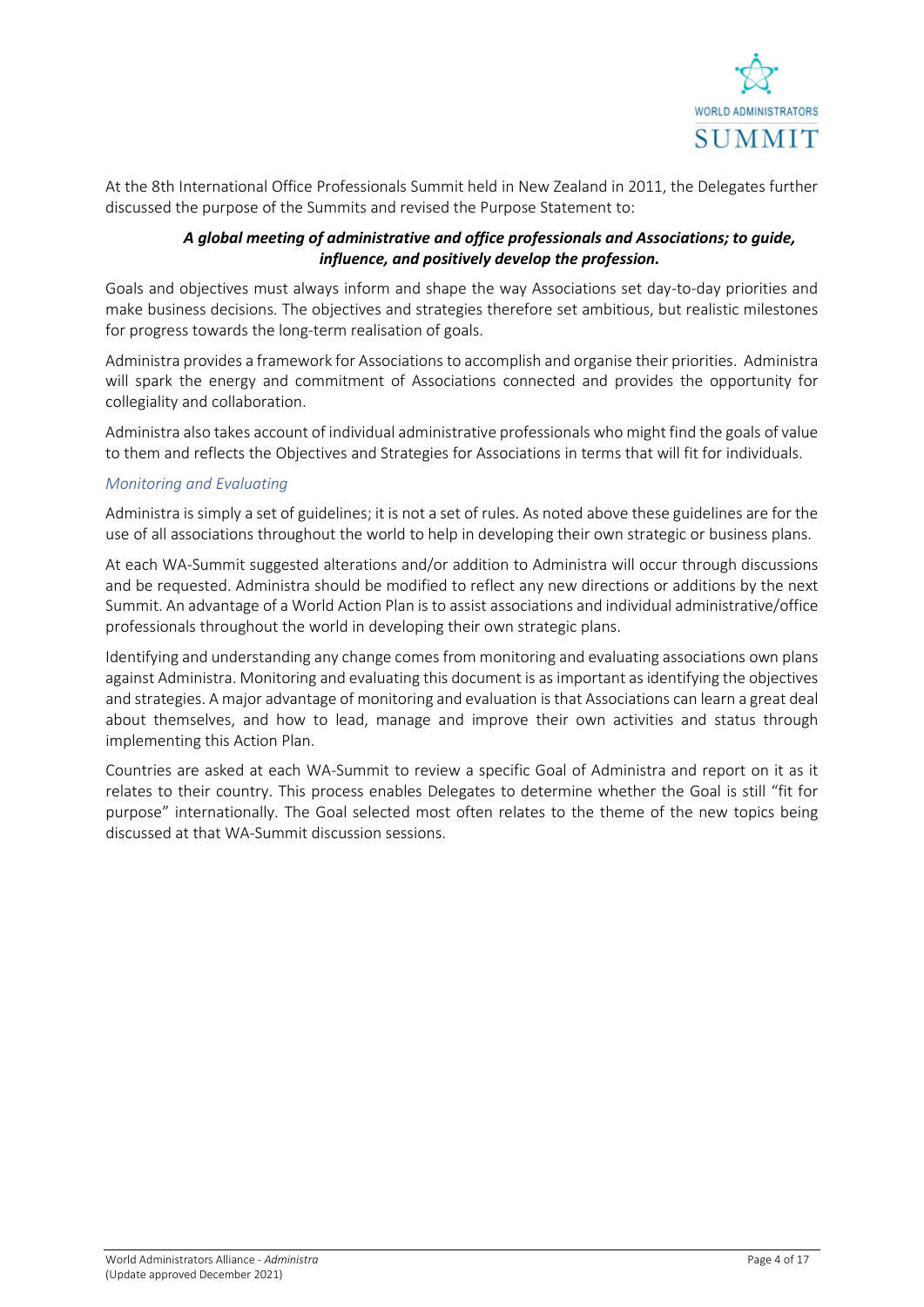

# <span id="page-4-0"></span>**GOALS FOR PROFESSIONAL ASSOCIATIONS AND NETWORKS**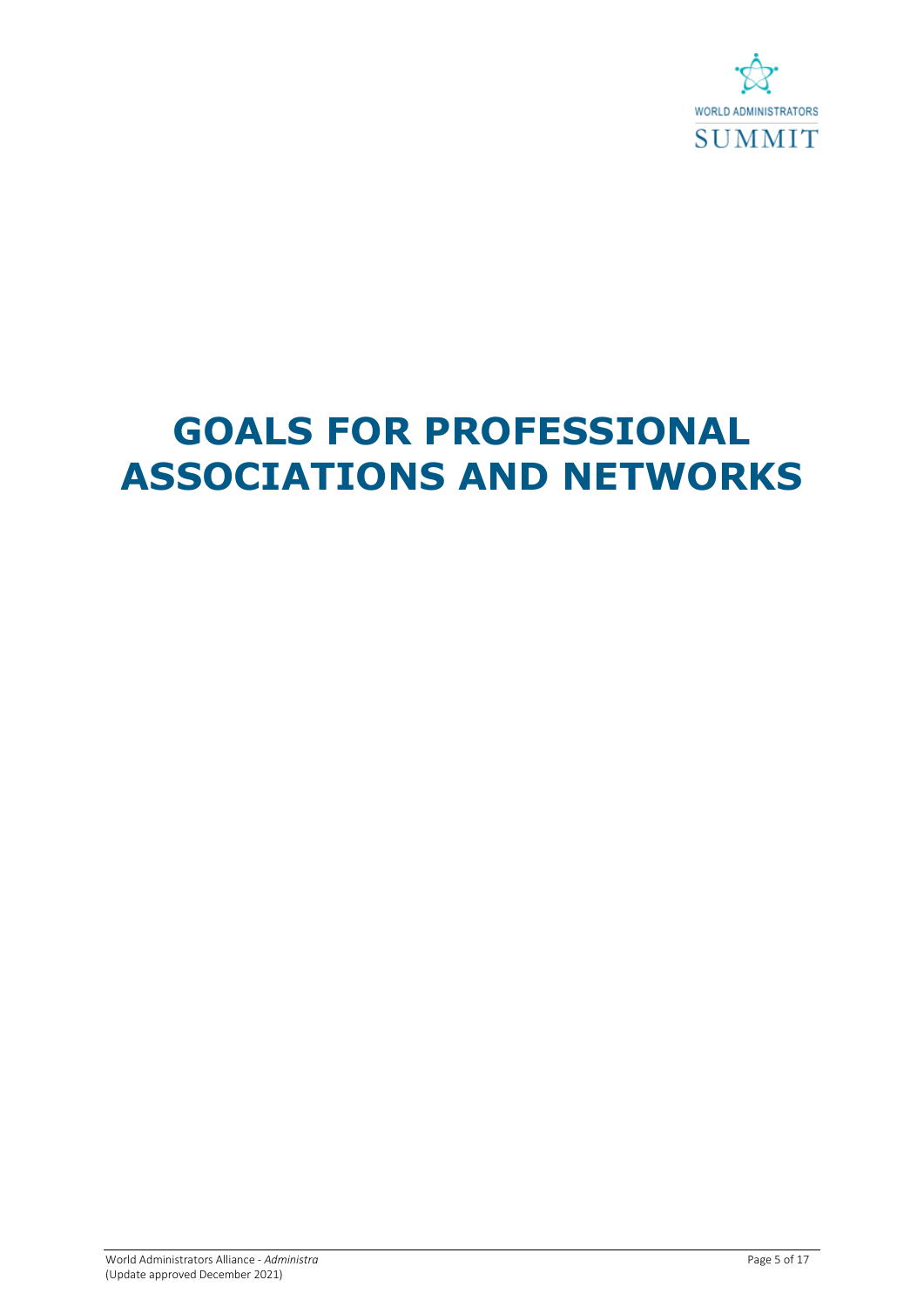

# <span id="page-5-0"></span>**GOAL 1: MANAGING ADMINISTRATIVE/OFFICE PROFESSIONALS SKILLS**

#### **OBJECTIVE 1.1: ENHANCING THE PERCEIVED VALUE OF ADMINISTRATIVE/OFFICE PROFESSIONALS**

#### **Strategies**

- As a priority embrace, support, promote and educate your members in the use of the [Global](http://www.globalskillsmatrix.com/)  [Skills Matrix](http://www.globalskillsmatrix.com/) and do the same for your networks, partners, government, educators, workplaces and business leaders.
- Collaborate with other like-minded associations nationally and internationally.
- Increase national and local awareness of the role of the administrative/office professional as a career of choice among all stakeholders.
- Promote the requirement of formal qualifications for administrative/office professionals internationally and nationally.
- Continually research what business requires nationally from the administrative/office professional now and in the future.

#### **OBJECTIVE 1.2: INCREASE AWARENESS OF THE VALUE OF ADMINISTRATIVE SKILLS IN BUSINESS**

#### **Strategies**

- Communicate nationally and locally the importance of being a member of a professional association/network — highly qualified, motivated, and experienced.
- Consult with employers and recruitment agencies nationally and locally to provide training, mentoring, and coaching programmes for administrative staff.
- Encourage employers nationally and locally to acknowledge skills gained from being involved at committee level or above within professional associations.
- Encourage employers internationally, nationally and locally to have clearly defined job descriptions.
- To continue to nationally and locally educate people outside the profession that it is a profession.

#### **OBJECTIVE 1.3: HAVE GLOBALLY RECOGNISED CREDENTIALING/ACCREDITATION**

#### **Strategies**

- Develop connections nationally and locally with secondary schools, training providers, colleges, and universities.
- Increase recognition of credentialing/accreditation programmes nationally and internationally.
- Promote national assessment of skill gaps to help guide training requirements.
- Review an exchange programme for administrative/office professionals, e.g. country swap/secondment, in an international framework.

#### **OBJECTIVE 1.4: RECOGNISE AND PROMOTE THE IMAGE OF THE PROFESSION**

- Share and promote the [Identity and Image of Administrative Professionals Report](https://wa-summit.com/wp-content/uploads/2020/07/Image-of-the-Profession-Paper.pdf) and the associated templates.
- Inform your members about the guidelines of the Image of the Profession Report.
	- o Encourage members to use the guidelines and the templates provided in their professional development work.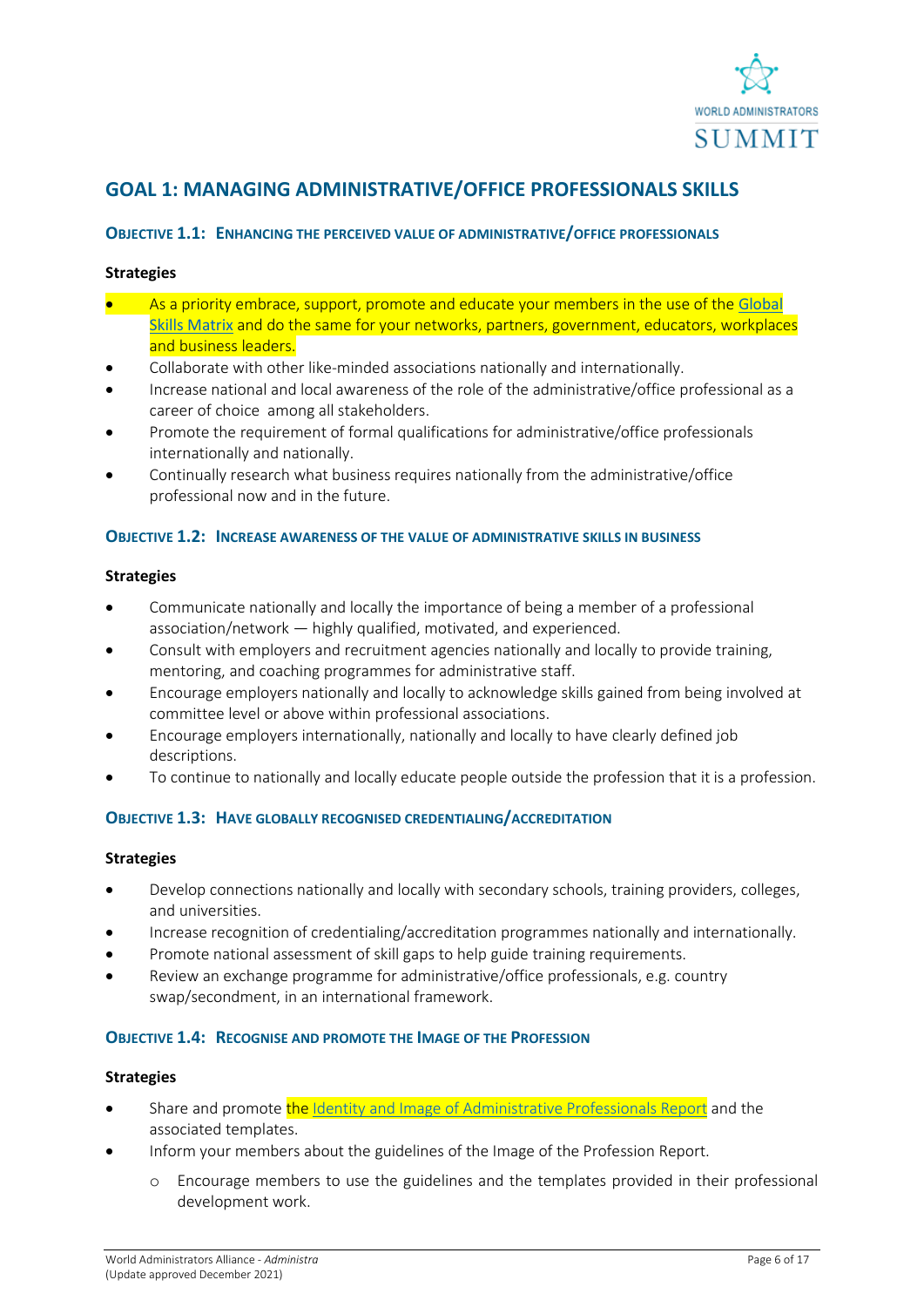

- o Promote the guidelines to Human Resources within businesses and organisations.
- o Offer training to your members on the guidelines and how to use the templates to invest in their own professional development.

#### **OBJECTIVE 1.5: TO ENCOURAGE BUSINESSES AND THE GLOBAL COMMUNITY TO VIEW THE ADMINISTRATIVE/ OFFICE PROFESSIONALS' ROLE AS A CAREER**

#### **Strategies**

- Work towards Government support nationally in ensuring a school curriculum that creates awareness of and support for administration as a career of choice.
- Create recognition in Government and businesses nationally that administrative/office professionals are vital contributors to supporting economic growth.
- Provide mentoring, coaching and development programmes nationally and locally to other administrative/office professionals within the profession.

#### **OBJECTIVE 1.6: ACHIEVE COMMON UNDERSTANDING BETWEEN TRAINING PROVIDERS, ADMINISTRATIVE/ OFFICE PROFESSIONALS ASSOCIATIONS/NETWORKS AND EMPLOYERS ABOUT THE VALUE OF A REQUIRED QUALIFICATION AND/OR CREDENTIALING/ACCREDITATION**

#### **Strategies**

- Market the importance nationally and locally of the administrative/office professionals' qualification and/or credentialing/accreditation and the benefits to employers and employees.
- Nationally establish a taskforce that brings training providers, administrative/office professionals' Associations/Networks, and employers together.

#### **OBJECTIVE 1.7: ASSOCIATIONS/NETWORKS CONTRIBUTE TO THE RECOGNITION OF THE PROFESSIONAL AND PERSONAL DEVELOPMENT OF THEIR ADMINISTRATIVE/OFFICE PROFESSIONAL MEMBERS**

- Encourage Associations/Networks to develop a process for national and local recognition of professional skills, efforts, and achievements of their members.
- Improve/enhance skills through training, professional and personal development for their national and local members.
- Encourage all administrative/office professionals to belong to a professional Association/Network nationally or internationally.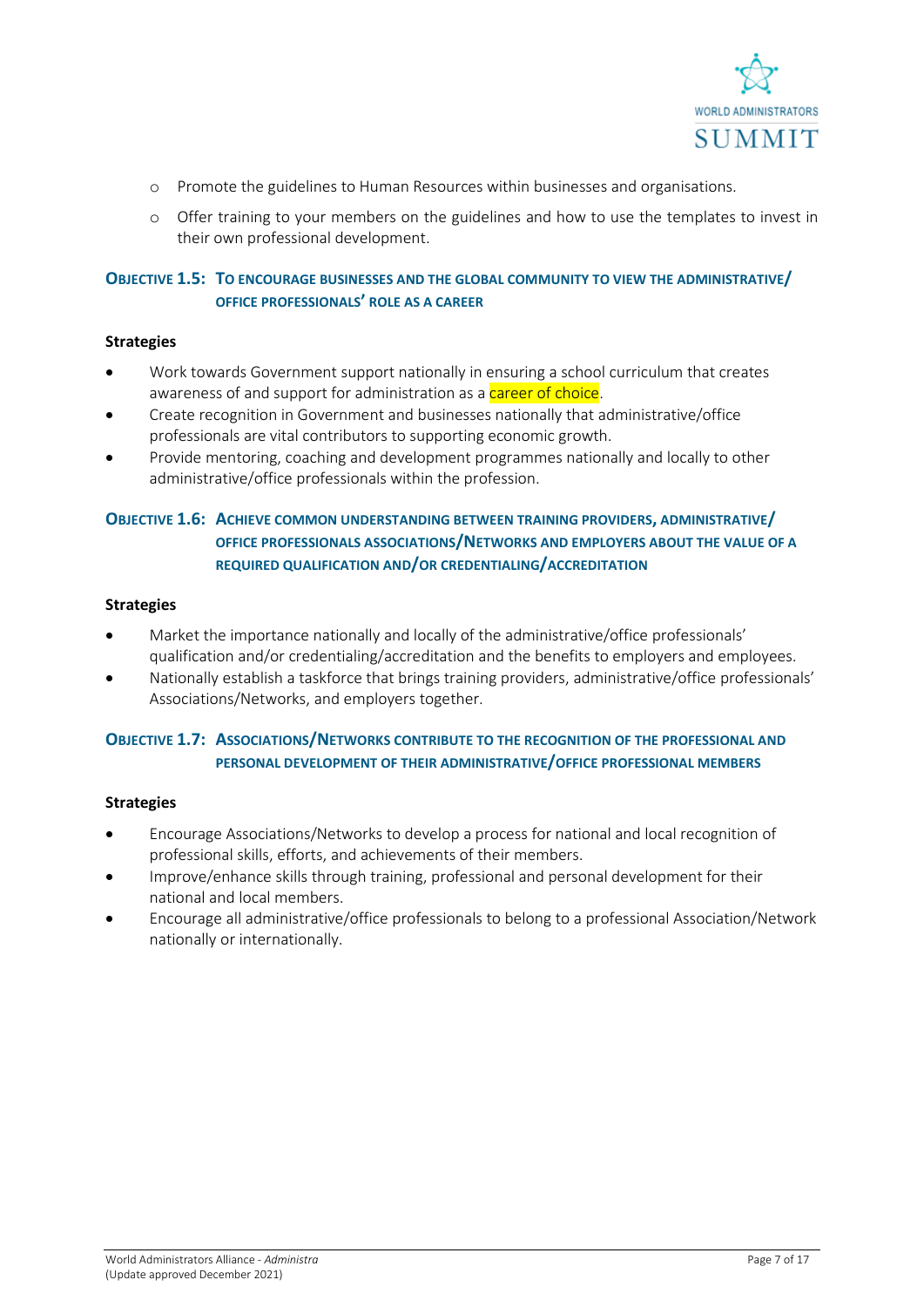

## <span id="page-7-0"></span>**GOAL 2: HANDLING SENSITIVE ISSUES AND ETHICAL OFFICE DILEMMAS**

#### **OBJECTIVE 2.1: PROFESSIONAL ASSOCIATIONS/NETWORKS TO PROVIDE ENVIRONMENTS FREE FROM WORKPLACE HARASSMENT AND TO SUPPORT AND ENCOURAGE THEIR MEMBERS TO PROMOTE SIMILAR SAFE ENVIRONMENTS IN THEIR OFFICES**

#### **Strategies**

- Associations/Networks to share the World Administrators Alliance Policy, Code of Conduct template and other supporting documents with their own administrative/office professional members, once completed and shared.
- Associations/Networks to support their own members' efforts to promote office environments free from workplace harassment through whatever methods may be most effective within their own cultural environments.
- Share the WA-Summit Report and Appendice[s "Harassment in the Workplace –](https://wa-summit.com/wp-content/uploads/2021/04/Harassment-in-the-Workplace-2020-FINAL.pdf) This far and no [further"](https://wa-summit.com/wp-content/uploads/2021/04/Harassment-in-the-Workplace-2020-FINAL.pdf) within your network/association to open the discussion on workplace harassment whatever its form.
- Maintain awareness of the high value and importance of encouraging and ensuring inclusivity within your network/association and workplace, sharing with your members, networks and all strategic partnerships and relationships the report on [Diversity, Inclusion and Belonging](https://wa-summit.com/wp-content/uploads/2021/05/Report-Diversity-Inclusion-Belonging_20210503.pdf) presented at the WA-Summit in 2021.

#### **OBJECTIVE 2.2: PLAY A PIVOTAL ROLE IN EDUCATING ADMINISTRATIVE/OFFICE PROFESSIONALS ABOUT PROFESSIONAL ETHICS**

- Promote national development of training on professional ethics.
- Encourage ethics to be part of continuing education at a national and local level that empowers and educates members and stimulate thinking.
- Nationally consider developing an ethics advisory committee, including a mentoring programme to support those with ethical dilemmas.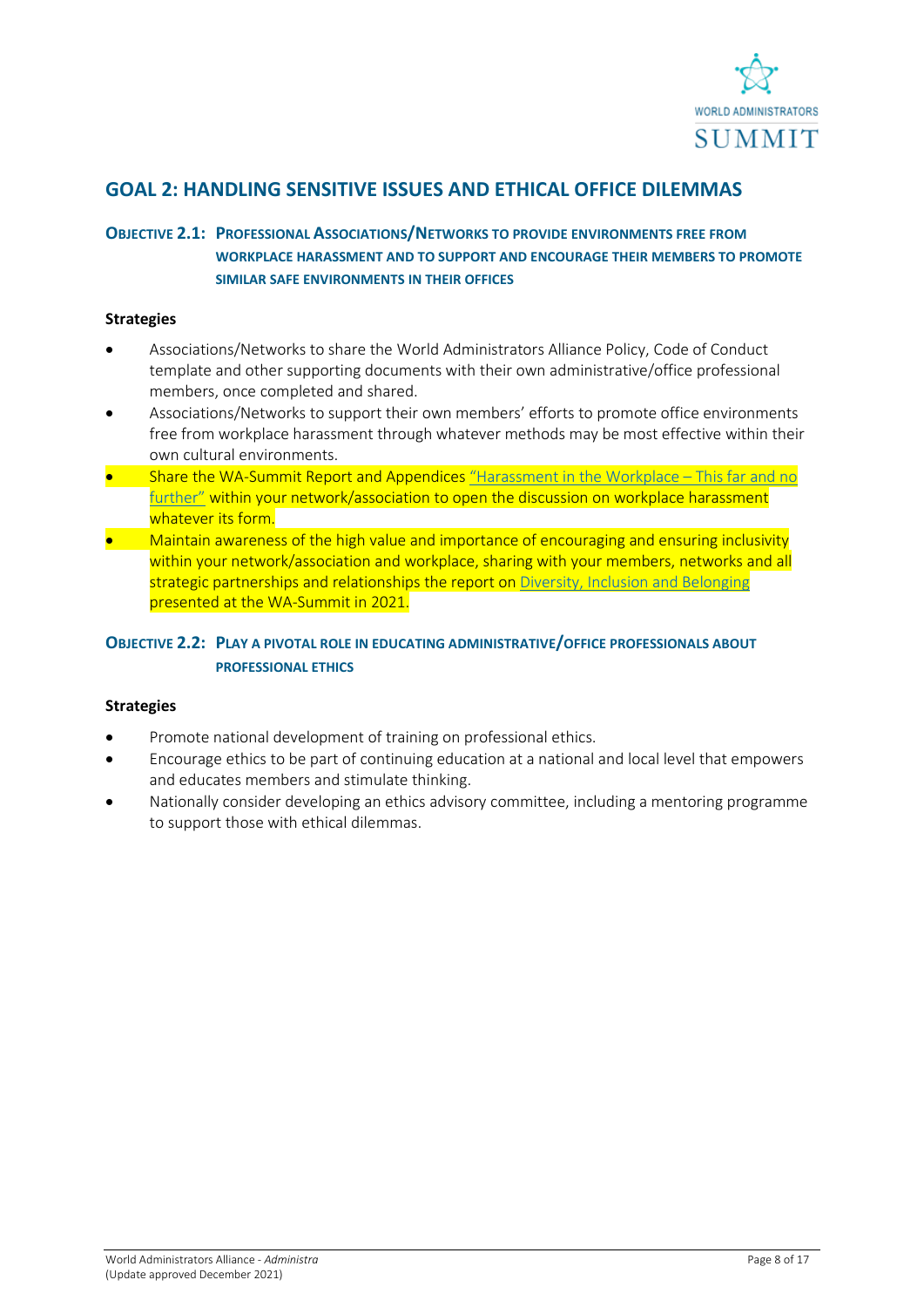

# <span id="page-8-0"></span>**GOAL 3: MOVING WITH THE TIMES IN THE 21ST CENTURY**

#### **OBJECTIVE: 3.1 LEAD THE WAY IN THE EFFECTIVE USE OF TECHNOLOGY FOR THE OFFICE PROFESSIONAL**

#### **Strategies**

- Establish "Train the Trainer" programmes for training others in information technology.
- Establish mentoring programmes, which include using information technology effectively.
- Provide opportunities within your Association/Network for technology training programmes for all administrative/office professionals, through using other organisations that have the skills.

#### **OBJECTIVE 3.2: BE AWARE OF CURRENT AND FUTURE TRENDS AND EMBRACE AND INCLUDE TECHNOLOGY TO ADVANCE ADMINISTRATIVE/OFFICE PROFESSIONALS**

#### **Strategies**

- Advocate industry best practices and process improvements.
- Inform and train members and administrative/office professionals to shape the future.
- Collaborate with technology providers to have a voice in the development of products.
- Be open-minded and act as 'change agents' in the awareness and use of current and emerging technologies.
- Recognise the importance of AI and Cyber Security, the benefits and values they add to the administrative role.
- Advocate that administrative/office professionals be consulted when purchasing new office technology within their organisation.
- Support information sharing for advanced tips and tricks regarding software.

#### **OBJECTIVE 3.3: KEEP UP WITH TECHNOLOGY AND CHANGE**

- Research and promote latest technologies for use in the workplace for example in a post Covid-19 world promote knowledge of technology tools and applications to improve/enhance team engagement and collaboration regardless of location.
- Promote mentoring and teaching of other administrative/office professionals and colleagues in the latest technology.
- Promote to employers and encourage them to support the need for individuals to seek regular training and professional development.
- Encourage individuals to propose and gain agreement with management in performance development discussions about technology training opportunities.
- Publicity/marketing addresses of Associations/Networks nationally to be sent to technology companies to receive information from them.
- Ensure that where relevant, Associations/Networks provide awareness of GDPR compliance requirements within working environments.
- Technology updates (e.g. tips and tricks, new applications) received from credible sources, to be distributed to Associations/Networks for further distribution to their membership via appropriate methods.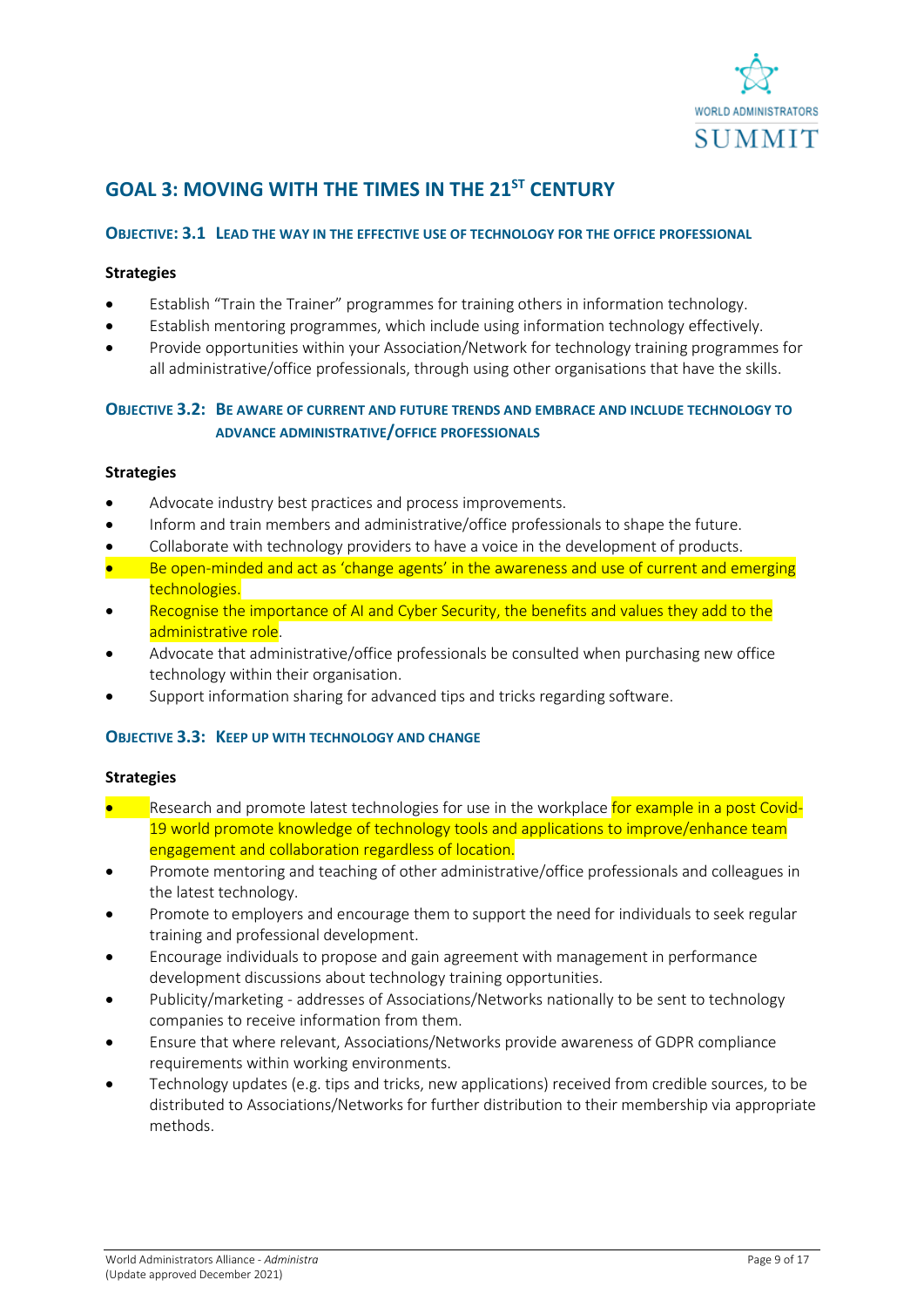

#### **OBJECTIVE 3.4: IMPROVE THE ADMINISTRATIVE/OFFICE PROFESSIONAL'S LIFE BALANCE THROUGH THE EFFECTIVE USE OF THE MOST RECENT TECHNICAL ADVANCES**

#### **Strategies**

- Help administrative professionals recognise the reality of 24/7 connectedness in the modern world and the **potential** negative impacts of this.
- Promote the benefits of self-care behaviours/activities.
- Develop strategies to ensure time disconnected becomes a routine part of day-to-day life.
- Seek out and share the most recent technical advances, to assist with day-to-day tasks, organise time more effectively, by prioritising tasks to gain balance.
- Support the ability to work remotely.

#### **OBJECTIVE 3.5: ENCOURAGE THE ADMINISTRATIVE PROFESSIONAL TO SEEK TO BECOME THE BEST INFORMED SOURCE OF INFORMATION WITHIN THEIR ORGANISATION**

- Increase awareness and influence of available training in educational establishments.
- Support individuals being open minded and willing to change within the business environment.
- Support individuals to actively pursue training opportunities in business and participate in Associations/Networks' development opportunities.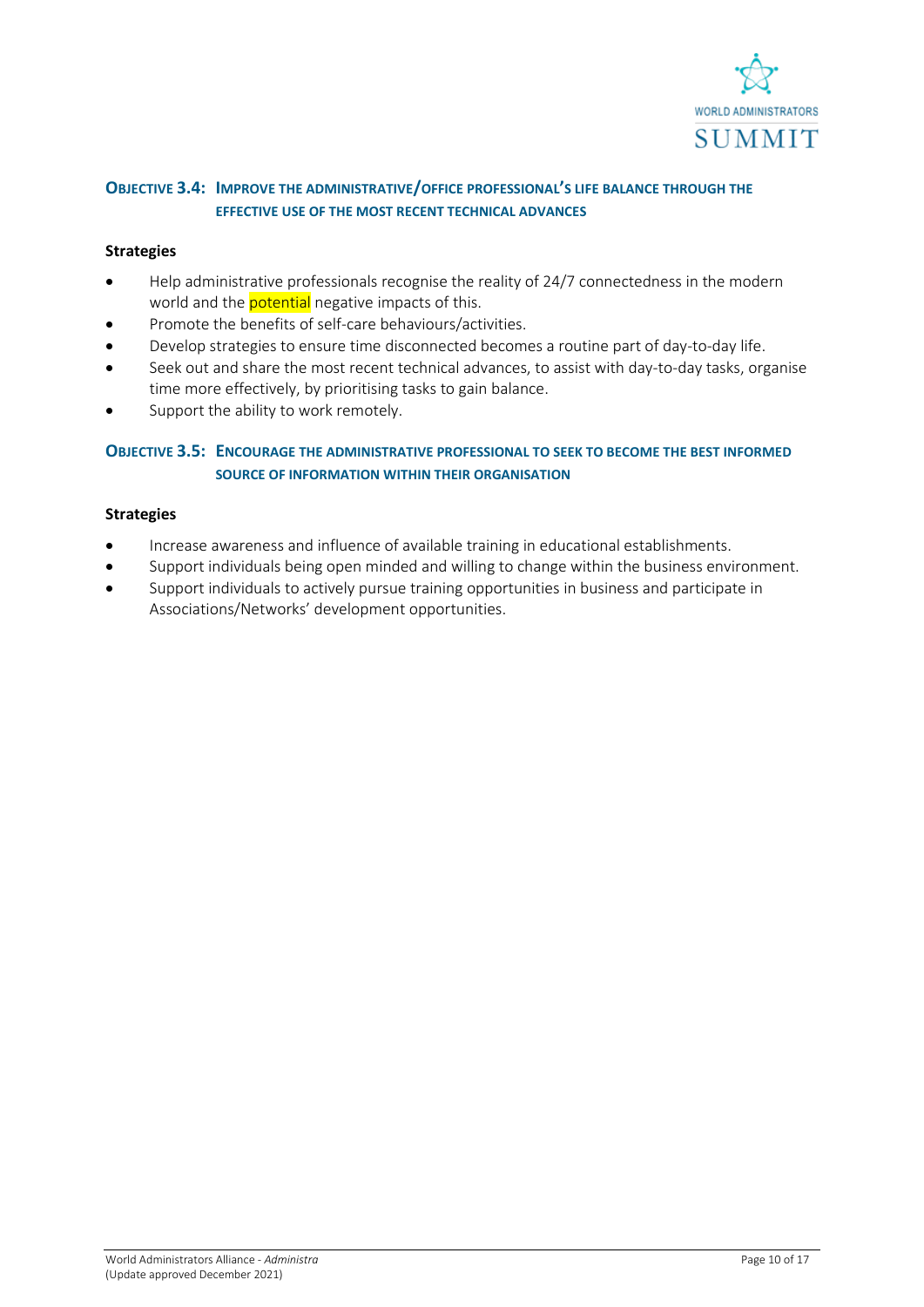

# <span id="page-10-0"></span>**GOAL 4: MARKET ASSOCIATION MEMBERSHIP TO ENCOURAGE ACTIVE PARTICIPATION OF YOUNGER PEOPLE**

#### **OBJECTIVE 4.1: CREATE AWARENESS OF PROFESSIONAL AND PERSONAL BENEFITS OF BELONGING TO AN INTERNATIONALLY RECOGNISED ASSOCIATION**

#### **Strategies**

- Make the [Global Skills Matrix](http://www.globalskillsmatrix.com/) a critical tool in all marketing to younger people as it shows a clear career pathway within an international profession.
- Nationally review benefits of membership to ensure that they remain relevant and current for today's needs.
- Individual Associations/Networks to inform and impress on local members the benefits of participation in their Association/Network's activities.
- Nationally review benefits of other international administrative/office professional Association/Networks' memberships to see what works and what does not.
- Co-ordinate local and national marketing initiatives.
- Within national organisations, regularly survey existing members and conduct exit surveys of departing members.
- Nationally provide opportunities to promote contribution from new members.
- Nationally provide encouragement to existing members to understand (e.g. through a survey) what young people want from a career:
	- o Get involved with local Career Days at secondary schools.
	- o Partner with administrative programmes in tertiary schools.
	- o Educate the younger generation in networking.
- Nationally investigate establishment of different systems: student membership, 'Buddy System', 'Mentoring System' for new and existing members to provide support for different needs.
	- o Promote the initiative amongst members for them to offer internship to administrative professional students within their companies.

#### **OBJECTIVE 4.2: MAKE USE OF MODERN TECHNOLOGY TO PROMOTE ASSOCIATION MEMBERSHIP**

- Internationally and nationally encourage all Associations/Networks to have a website and recommend they be optimised for easy search results.
- Internationally and nationally encourage all Associations/Networks to use social media technologies to access potential younger members and to maintain contact with younger members.
- Along with electronic media encourage all Associations/Networks internationally and nationally to have hard copies of newsletters and/or magazines available as a marketing tool to new members.
- Through your strategic partnerships seek HR support for mentoring/job shadowing/position descriptions to foster development and growth in younger and "new to the role" employees.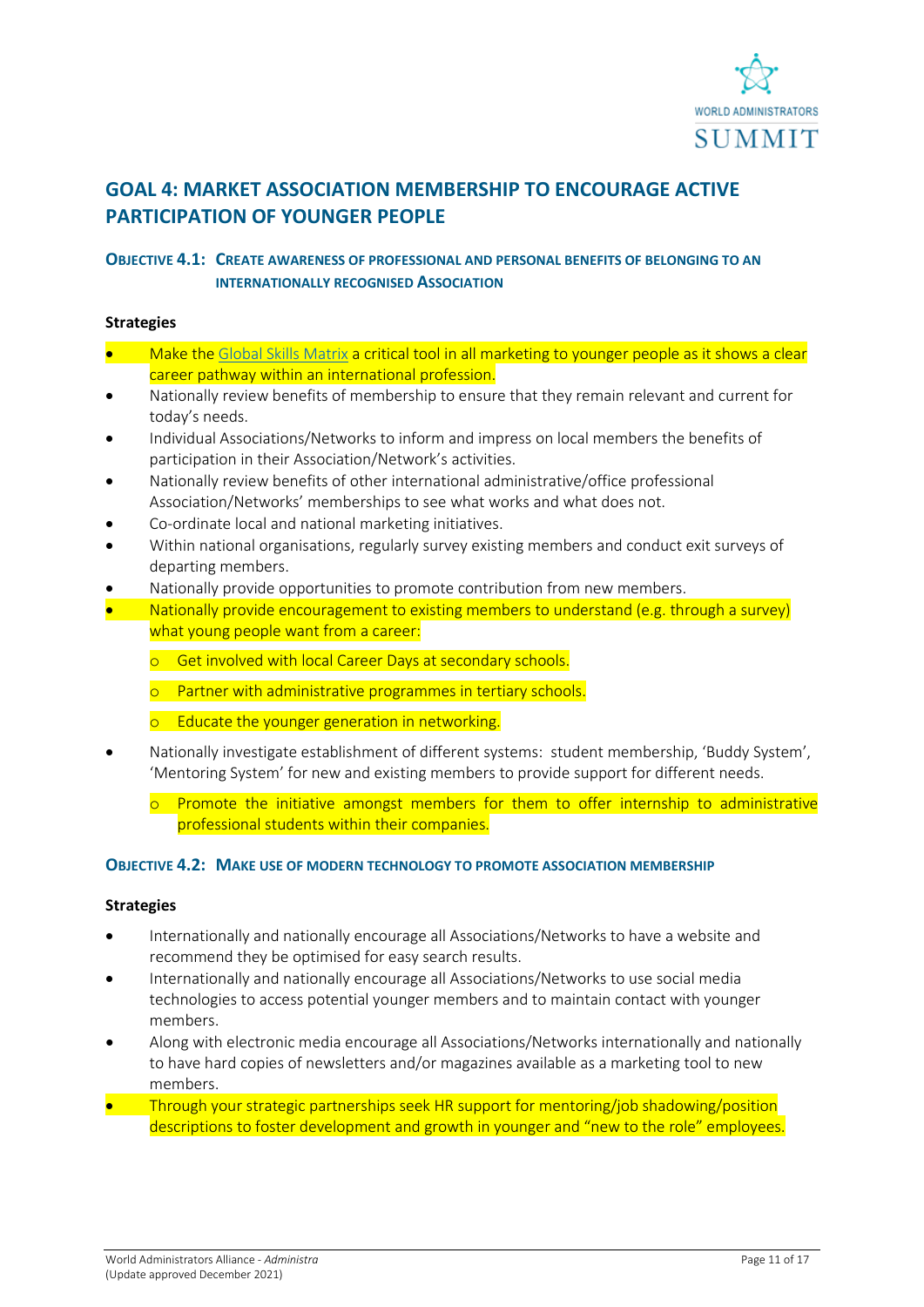

#### **OBJECTIVE 4.3: PROACTIVELY SEEK SUPPORT FROM CORPORATIONS AND BUSINESSES. CREATE AWARENESS OF, AND ENCOURAGE NATIONAL MEMBERS AND THEIR EMPLOYERS TO, RECOGNISE AND SUPPORT CREDENTIALING/ACCREDITATION OF ALL OFFICE PROFESSIONALS**

#### **Strategies**

- Review current marketing material nationally to use as a tool, to attract new members within companies.
- Encourage members locally to invite employers to relevant events to showcase the administrative/office professional Association/Network to build an expectation that administrative staff will be members of a professional association.
- Locally contact employers of prospective and existing members to promote benefits and encourage support of their applications.
- Encourage members nationally to become accredited/certificated/credentialed Administrative/Office Professionals.
- Nationally promote dialogue between administrative/office professionals and management.

#### **OBJECTIVE 4.4: ATTRACT HIGH QUALITY SPEAKERS WITH RELEVANT TOPICS TO ASSOCIATION/NETWORK EVENTS**

#### **Strategies**

- Locally pinpoint topics of interest from members.
- Locally offer reciprocal promotional opportunities to speakers and members.
- Associations/Networks locally to seek guidance from experienced members/non-members regarding speakers and encourage members to use their own networks.
- Utilise people locally with relevant experience who may not be qualified speakers e.g. own members or members from other Associations/Networks locally, nationally or internationally.
- Hold a round-table event for executives/HR/administrative professionals focussed on attracting the younger generation.
- Hold panels for students with professionals/industry leaders who started as administrative professionals.

#### **OBJECTIVE 4.5: OBTAIN CORPORATE SPONSORSHIPS FOR ADMINISTRATIVE/OFFICE PROFESSIONAL ASSOCIATIONS**

- Nationally identify and market benefits to sponsors.
- Locally utilise members' corporate contacts.
- Nationally stage activities with recognisable sponsorship benefits.
- Provide members locally with strategies to gain employer sponsorship.
- Partner with technology companies to determine how social media can attract the younger generation to this profession.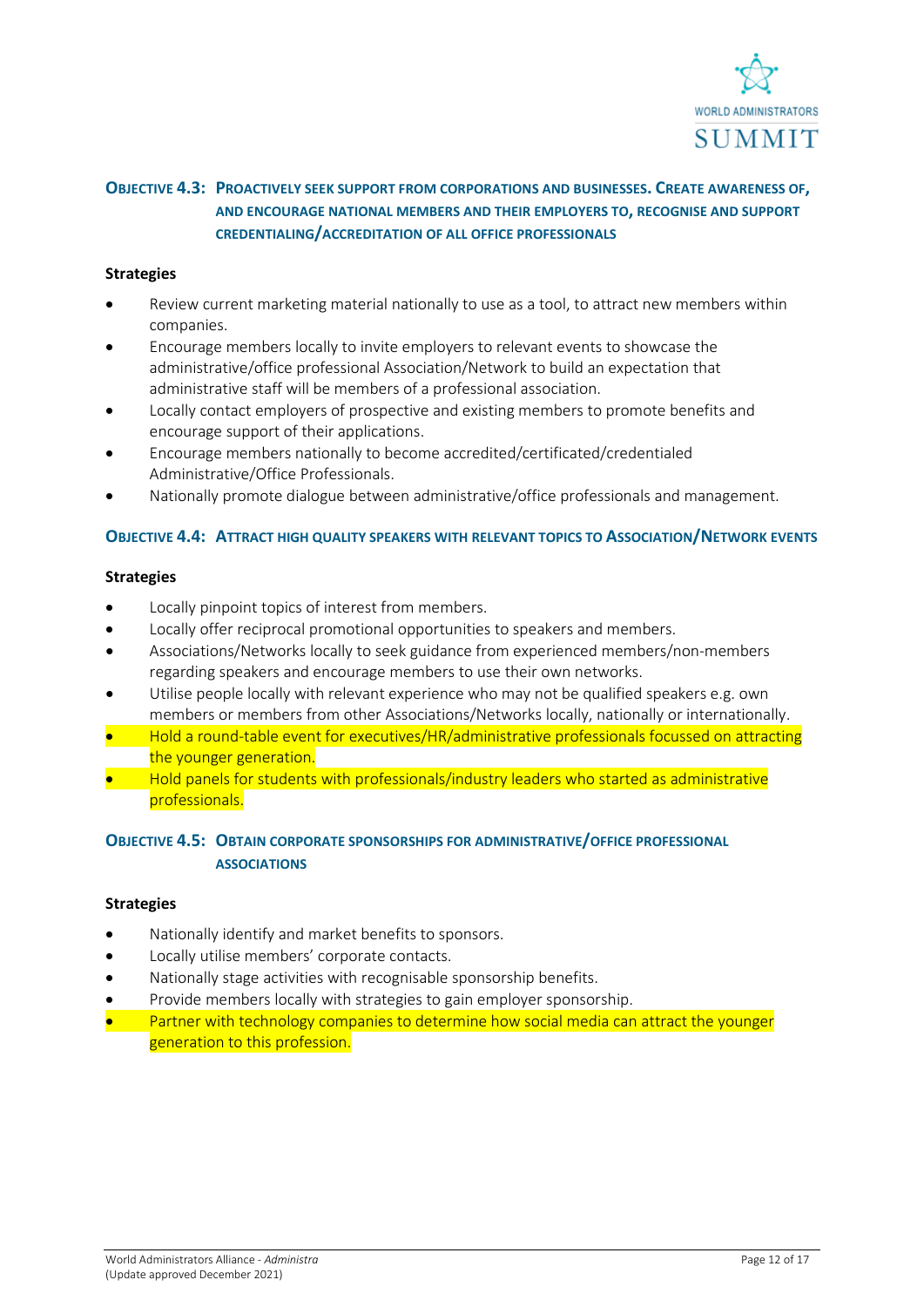

# <span id="page-12-0"></span>**GOALS FOR INDIVIDUAL ADMINISTRATIVE PROFESSIONALS**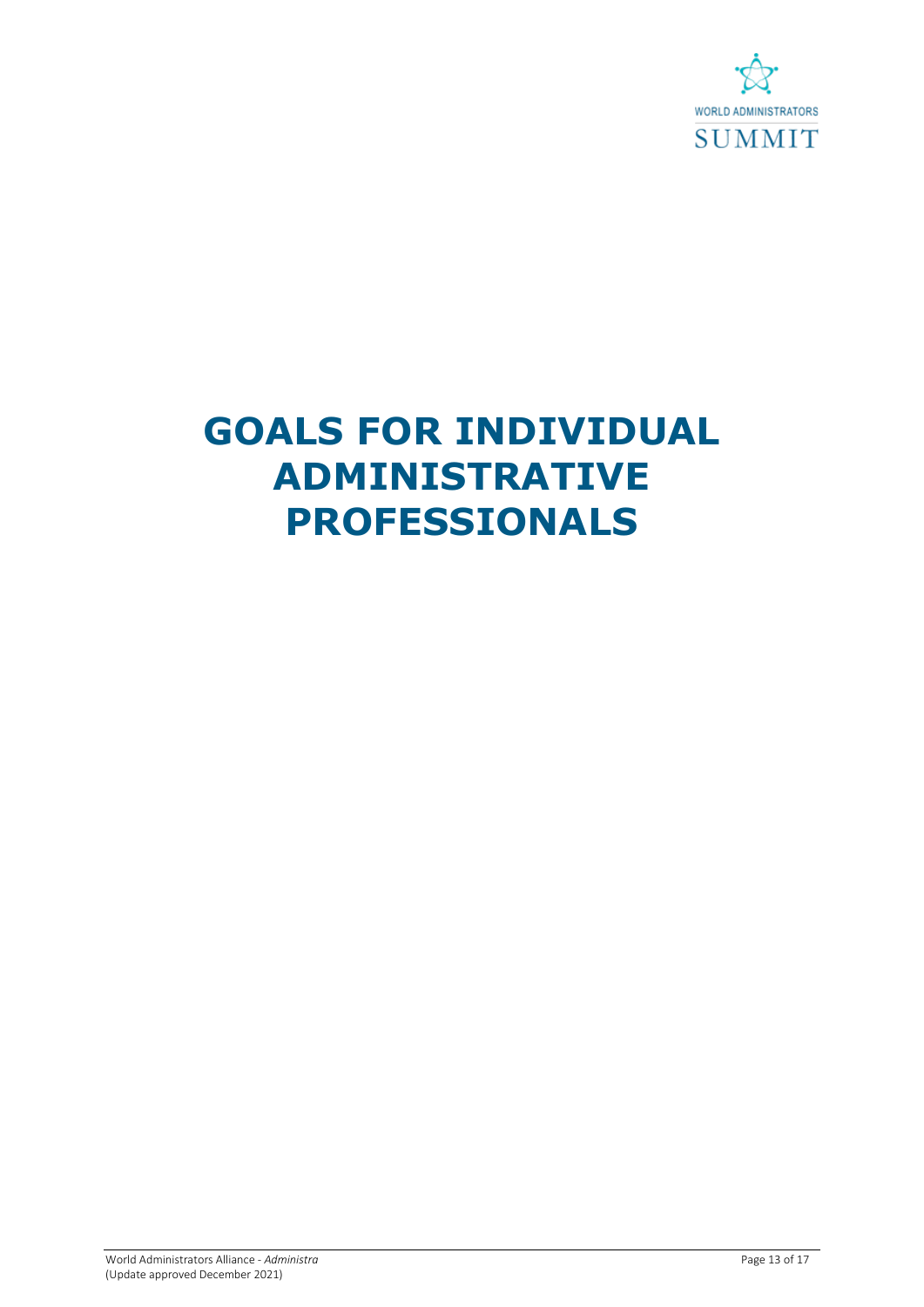

### <span id="page-13-0"></span>**GOAL 1: MANAGING YOUR ADMINISTRATIVE SKILLS**

#### **OBJECTIVE 1.1: ENHANCE YOUR OWN VALUE AS AN ADMINISTRATIVE PROFESSIONAL AND THE IMAGE OF THE (YOUR) PROFESSION**

#### **Strategies**

- Join a professional Association/Network to keep yourself involved and current and to show your commitment to the profession.
- Make the use of th[e Global Skills Matrix](http://www.globalskillsmatrix.com/) in your own role to assist you with your own position description and your career pathway
- Make use of the Templates provided on the WA-Summit website to help you to:
	- o Take responsibility for your own skills and career development
	- o Take responsibility for attaining relevant and recognised qualifications/ certifications
	- o Keep yourself up-to-date with trends in required skills and knowledge
	- o Be aware of the [Identity and Image of Administrative Professionals Report.](https://wa-summit.com/wp-content/uploads/2020/07/Image-of-the-Profession-Paper.pdf) Incorporate the thinking in that report and use the templates provided in your own management of your skills.
	- o Promote yourself by creating and keeping your professional online profile and your portfolio updated.

#### **OBJECTIVE 1.2: DEVELOP AWARENESS OF THE SKILLS AND CAPABILITIES OF THE ADMINISTRATIVE PROFESSIONAL IN YOUR OWN SPHERE OF INFLUENCE**

#### **Strategies**

- Be prepared to take on tasks in your workplace that stretch you, offer to do these.
- Accept recognition for a task well done and verbally note the skills you used and have learnt through doing that task.
- Collaborate within your workplace (with HR, your manager and your peers) to develop clearly defined and relevant position descriptions.
- Seek a mentor either within or outside your own workplace.
- Share your skills and knowledge with others.

#### **OBJECTIVE 1.3: SEE YOUR ROLE AS A CAREER CHOICE**

- Be professional in your approach to your role and in how you present your role to others:
- Give thought to how you describe your role, ensure you do not use the word "just".
- Describe your role in terms of a "partnership with your manager", your employer.
- Become a mentor to others within your organisation, your Association/Network, or relevant others (e.g. a stakeholders' administrative professional).
- As a member of your association or network:
	- o Encourage their developing a credentialing process if they do not have one.
	- o Encourage other members to attain it.
	- o Use it to encourage other assistants to join your Association/Network so they can attain it.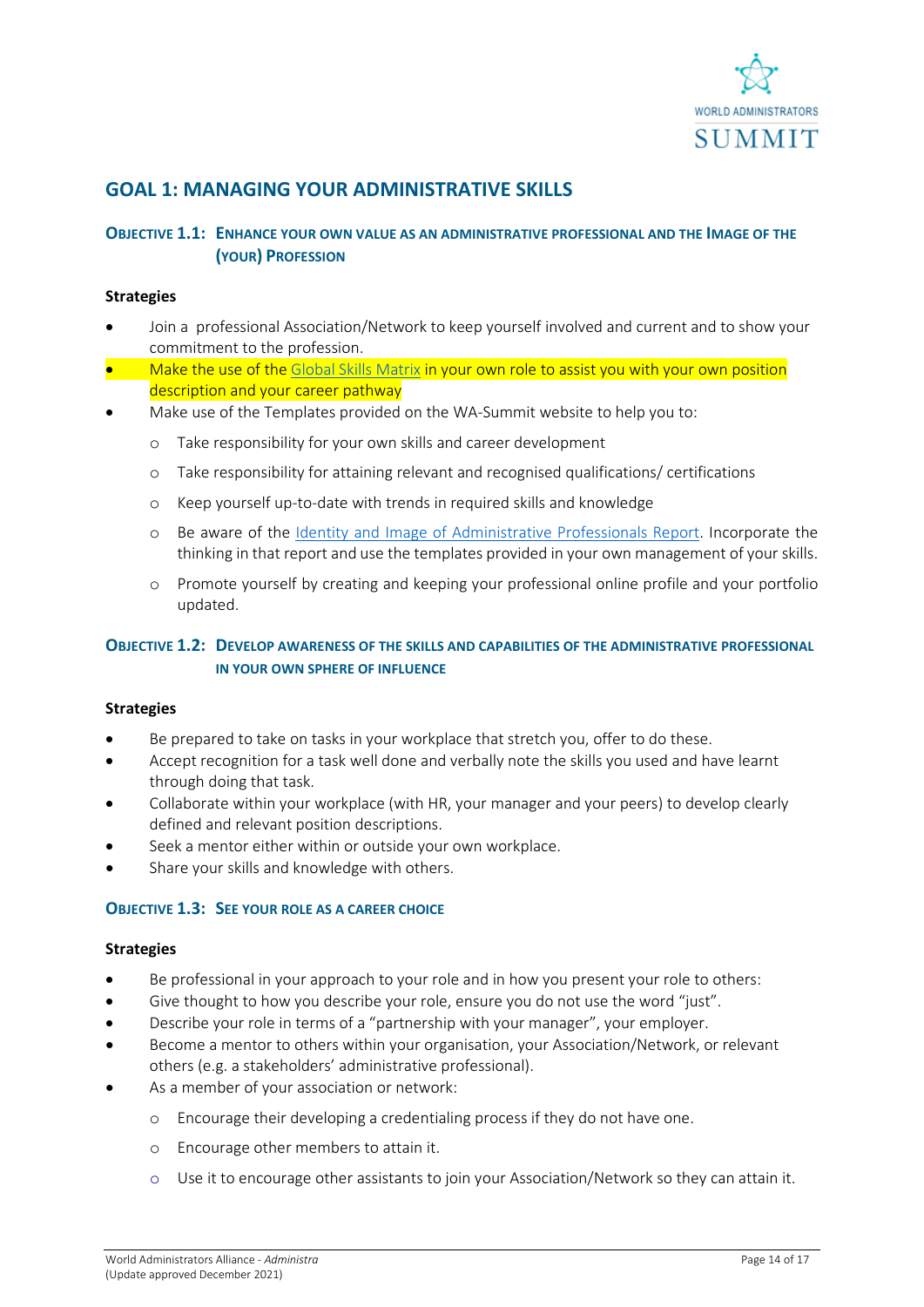

# <span id="page-14-0"></span>**GOAL 2: OFFICE ETHICS**

#### **OBJECTIVE 2.1: WHEN AND WHEREVER POSSIBLE PROMOTE A WORKING ENVIRONMENT FREE OF WORKPLACE HARASSMENT WITHIN YOUR OWN WORKPLACE**

#### **Strategies**

- Ensure you are familiar with the rules/laws regarding workplace harassment within your own country/cultural environment.
- Ensure you do not behave in a way that can be construed as workplace harassment.
- Encourage your own workplace to embrace a harassment free environment whenever and wherever possible.
- Seek support from your own professional association if required.
- Read and whenever possible use the tools provided in the WA-Summit report and Appendices ["Harassment in the Workplace –](https://wa-summit.com/wp-content/uploads/2021/04/Harassment-in-the-Workplace-2020-FINAL.pdf) This far and no further" to understand the impact and importance of opening the discussion on workplace harassment whatever its form.

#### **OBJECTIVE 2.2: CODE OF ETHICS**

- Where your Association/Network has a Code of Ethics available on their website read them, determine which areas apply to you, consider your own ethical beliefs and expectations.
- Consider your employing organisation's ethics and your manager's ethics determine whether these match your own.
- Determine whether you can accept and work with any discrepancies between your ethical beliefs and those of your manager or your employer.
- Work with your Association/Network to set up a code of ethics for your profession in your own country.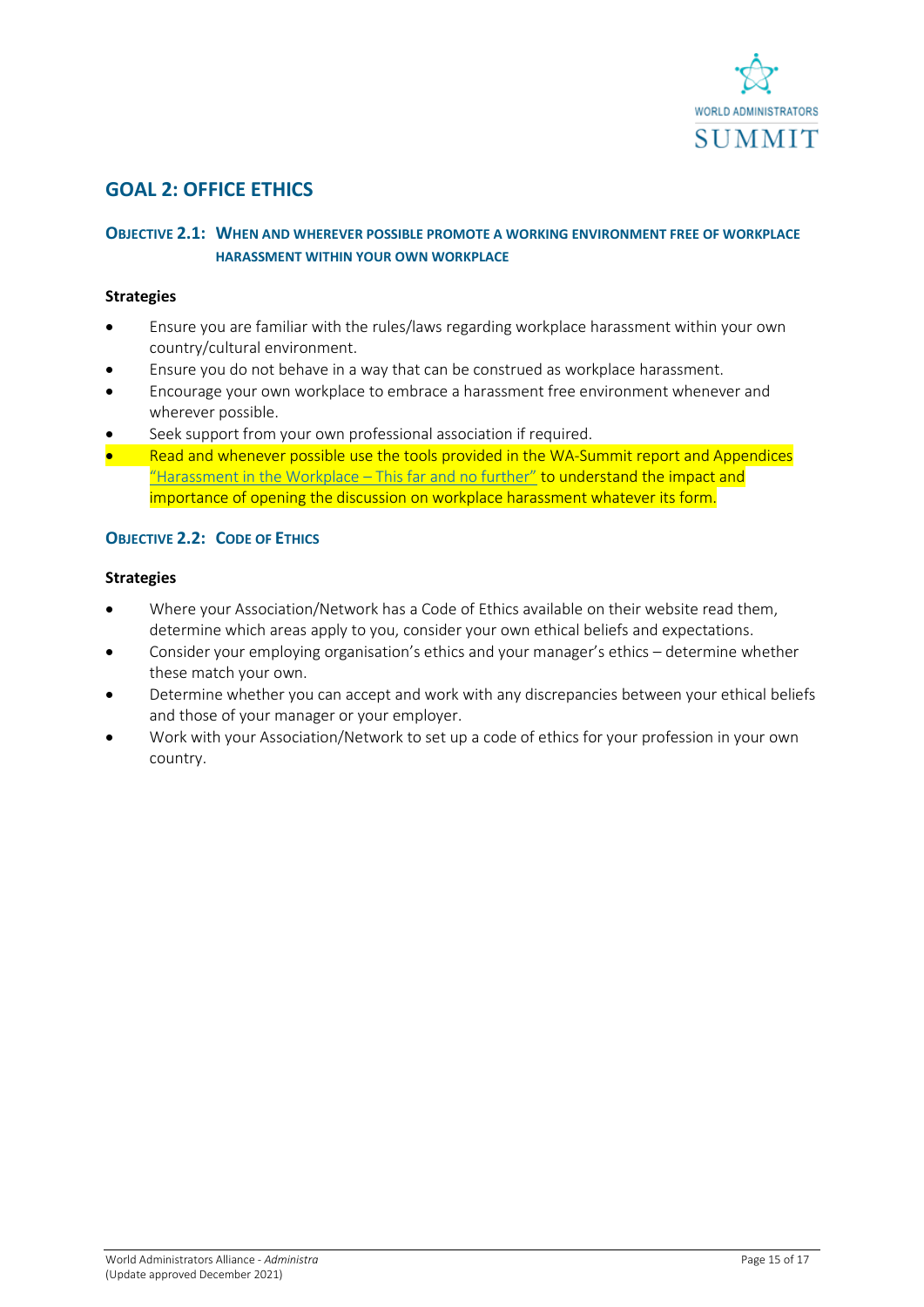

# <span id="page-15-0"></span>**GOAL 3: KEEPING UP WITH TECHNOLOGY FOR THE 21ST CENTURY**

#### **OBJECTIVE 3.1: BE A LEADER IN YOUR USE OF TECHNOLOGY**

#### **Strategies**

- Undertake training to ensure you are current with and aware of the technology you and your organisation need. Especially technology to improve/enhance team engagement and collaboration regardless of team member's location.
- Training may be self-taught\*, internal to your organisation or external, as best suits you and is available.
- Train others when you gain new skills. Become the "Go-to person" for technology solutions.
- Be open minded and investigate new technologies, recommend these within your organisation as and when appropriate.
- Project Management is a crucial skill, make use of technology to support that within your organisation.
- Do not leave new technologies solely to the IT department, again, be the "Go-to person" to test or check out new technology.
- Individually propose and gain agreement with management in performance development discussions about technology training opportunities.
- Enhance your knowledge of cyber security and its importance.
- Increase your resource and knowledge base by building and growing your own network.
- Ensure that, where relevant, you are aware of being GDPR compliant within your own personal and working environment.
- Ensure your own work/life balance through recognising the dangers of 24/7 connectedness.
- Develop personal strategies to counteract this such as mealtimes without cell phones, etc.

**\*NB**: Be aware "self-taught" does not always develop the most effective and efficient processes. YouTube or other on-line services can be sourced which will greatly enhance your own learning.